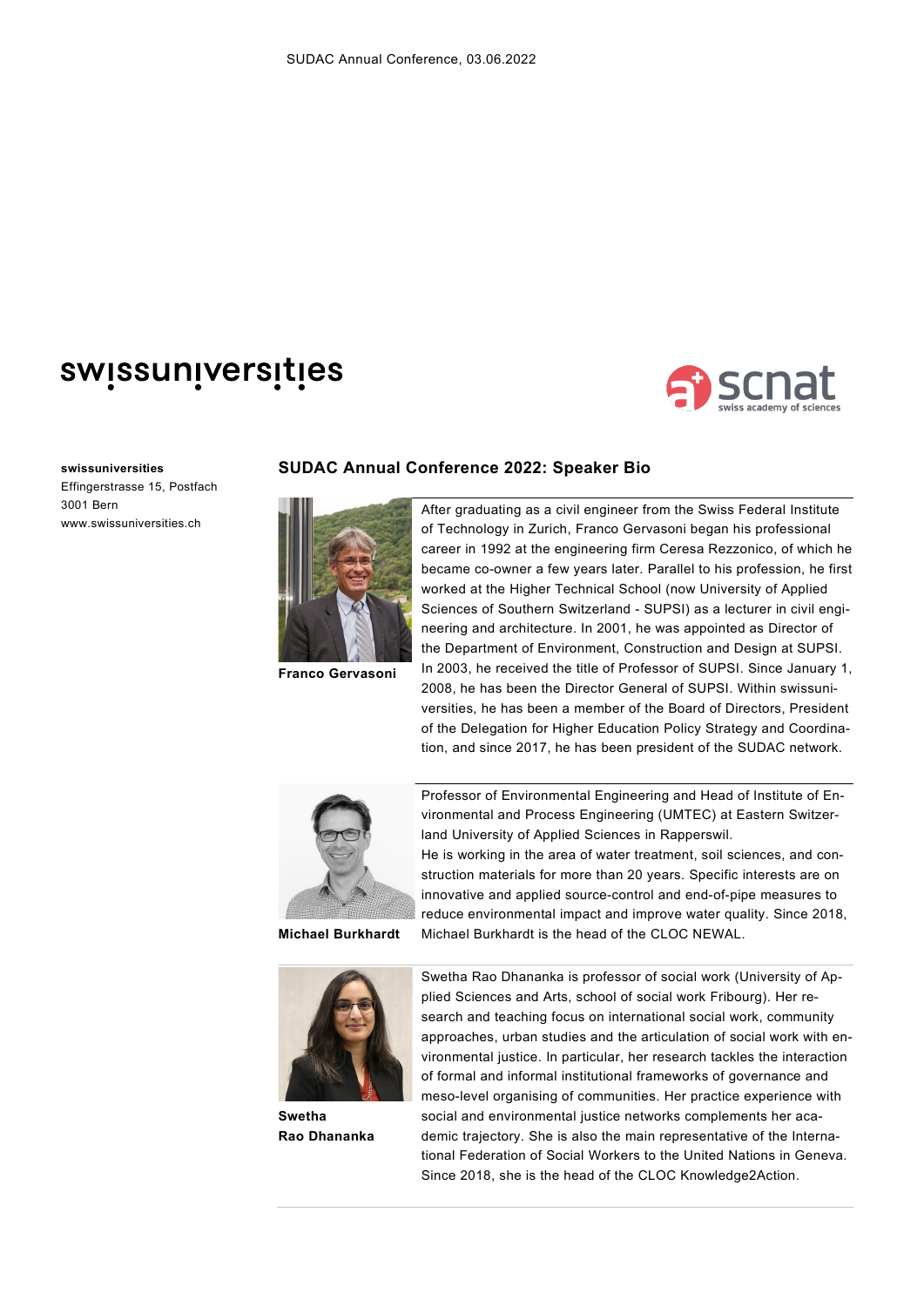

**Carolina Adler**

Dr Carolina Adler is an Environmental Scientist and Geographer with an international career spanning over 25 years in both research and practice in the public and private sectors. As the current Executive Director of the Mountain Research Initiative (MRI), she is tasked with overseeing the work of the MRI Coordination Office, as well as connecting, coordinating, and promoting global change research and supporting regional and thematic networked collaborations in mountains worldwide. She is also an IPCC Lead Author, contributing to the latest 6th assessment on mountains and climate change.

## swissuniversities



**Fariba Moghaddam**

Fariba Moghaddam graduated in electrical engineering from EPFL (Ecole Polytechnique Fédérale de Lausanne) in 1992 and obtained her PhD (Doctor of Science) in 1995.

Since 1998, she is professor at the University of Applied Sciences Western Switzerland, School of Engineering in Sion. Her areas of teaching and research are control engineering, industrial automation and robotics.

She has been the head of the intercantonal program Master of Science in Engineering at the HES-SO (2011-2017) and member of the Swiss Science Council (2013-2019).

Since 2019, she is the head of the CLOC DEAR MENA.



**Isabelle Providoli**

Dr. Isabelle Providoli is a geographer and environmental scientist working as a Senior Research Scientist at the Centre for Development and Environment (CDE), University of Bern, Switzerland. She is specialised in natural resources management, governance, and sustainable development, and is coordinating several implementation and research projects in Asia and Africa. She has extensive working experience at the science-policy-society interface related to natural resource management and governance. She engages in transformative research, social learning, and co-production of knowledge, and facilitates knowledge management and knowledge exchanges between heterogeneous actors. She has experience in Education for Sustainable Development (ESD) oriented teaching approaches, capacity building, knowledge sharing and networking.



**Claudio Valsangiacomo**

Claudio Valsangiacomo, born in 1962, is a biologist holding a PhD from ETHZ. He is Professor at SUPSI, leading since 2007 the Centre for Development and Cooperation and Faculty Member of the Swiss School of Public Health (SSPH+). He did research in life sciences and underwent further specialization in clinical and food/water microbiology in public health laboratories in Switzerland (1993-2007). He has been involved as public health and water expert in development and humanitarian projects since 2001, with international consultancies/assignments on behalf various international organizations (WHO, UNICEF, USDA) and of the Swiss Agency for Development and Cooperation (SDC). He represents SDC in the Global Task Force for Cholera Control (lead WHO&UNICEF) and is responsible of the Swissuniversities COFER in Water, Sanitation& Hygiene. Beside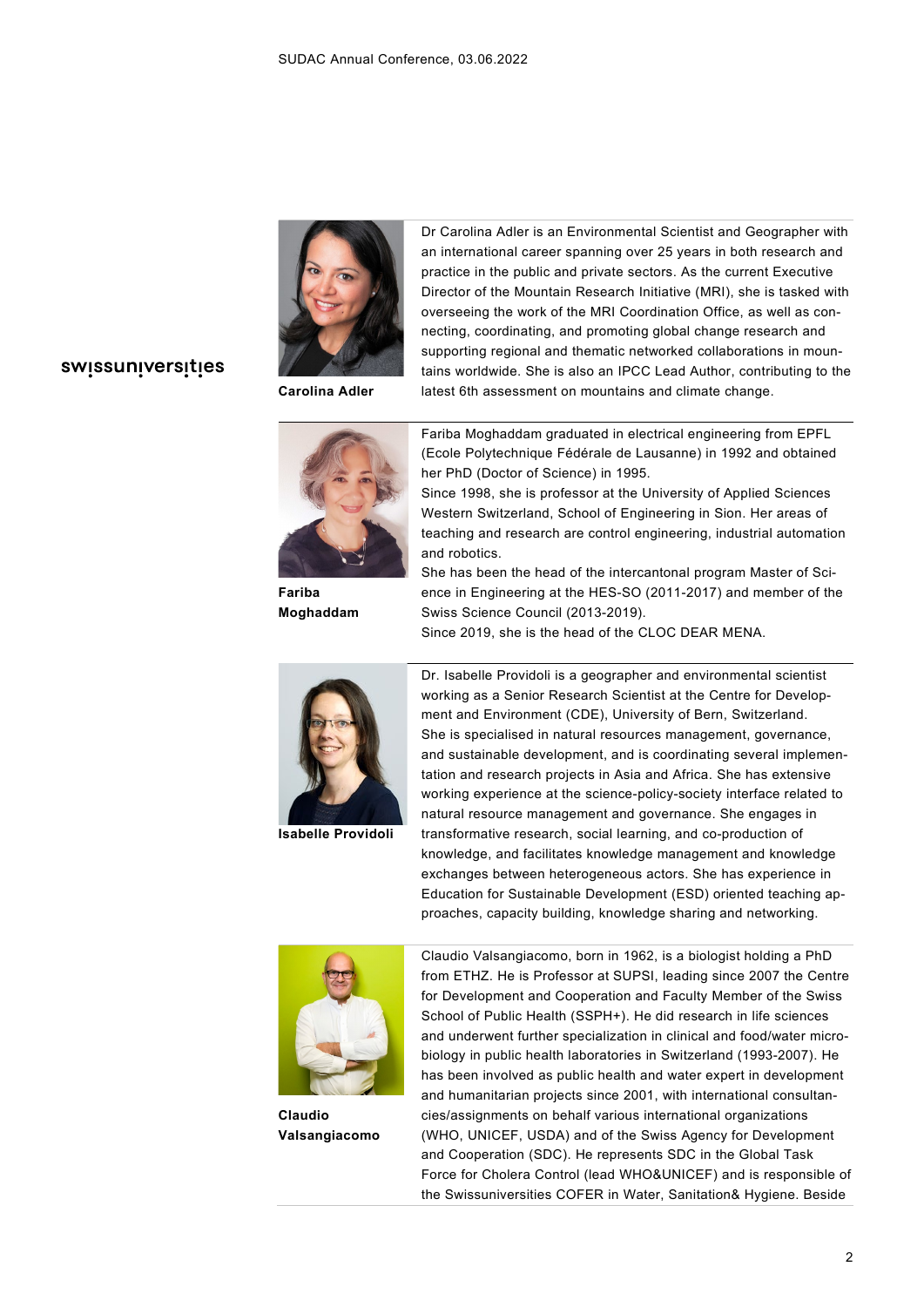swissuniversities



**Alexandra Hofmänner**



**David O'Brien**

teaching public health aspects related to development and cooperation at SUPSI, he lectures on the same topic at NADEL-ETH, EPFL, UNI-NE, UNI-Pavia.

Alexandra Hofmänner received her PhD in natural sciences from the Swiss Federal Institute of Technology (ETH Zürich) and her habilitation in the field of Science & Technology Studies (STS) from the University of Basel. She has carried out research projects for a variety of public agencies in Switzerland and South Africa.

David O'Brien is a Senior Program Specialist at the International Development Research Centre, Canada.

His responsibilities have included developing collaborative research programs across IDRC's thematic areas, often in concert with other funders in Canada and internationally. Based in the Education and Science program, he is also involved in capacity strengthening initiatives involving science and innovation agencies with a focus on promoting the generation and use of evidence to advance scholarship and national policy agendas for economic and social outcomes. Before joining IDRC in 2006, he held management, advisory, and research positions at the University of Saskatchewan, New York University, and the University of Sussex. He is a social scientist, receiving his doctorate from Wageningen University.



**Corinne Pernet**

Corinne A. Pernet is Director of the Department of International Educational Development at Zurich University of Teacher Education, Switzerland. Originally a historian of Latin America, she has been examining the history of international organizations with a focus on the history of development, especially as it relates to food policy and education. She recently co-edited the Routledge Handbook on the History of Development (2022) and is currently developing a project on international cooperation in the field of education.



**Stuart Lane**

Stuart Lane is Professor of Environmental Science at the University of Lausanne and a member of Division 4 of the Research Council of the Swiss National Science Foundation and Vice President of its Careers Commission. His current work is concerned with the impacts of rapid climate warming on the glaciology, hydrology, geomorphology and ecology of Alpine environments and the implications of these impacts for sustainable hydropower production. He is also known for his work on sustainable, and notably slow, science, including ways of making scientific practices more democratic.